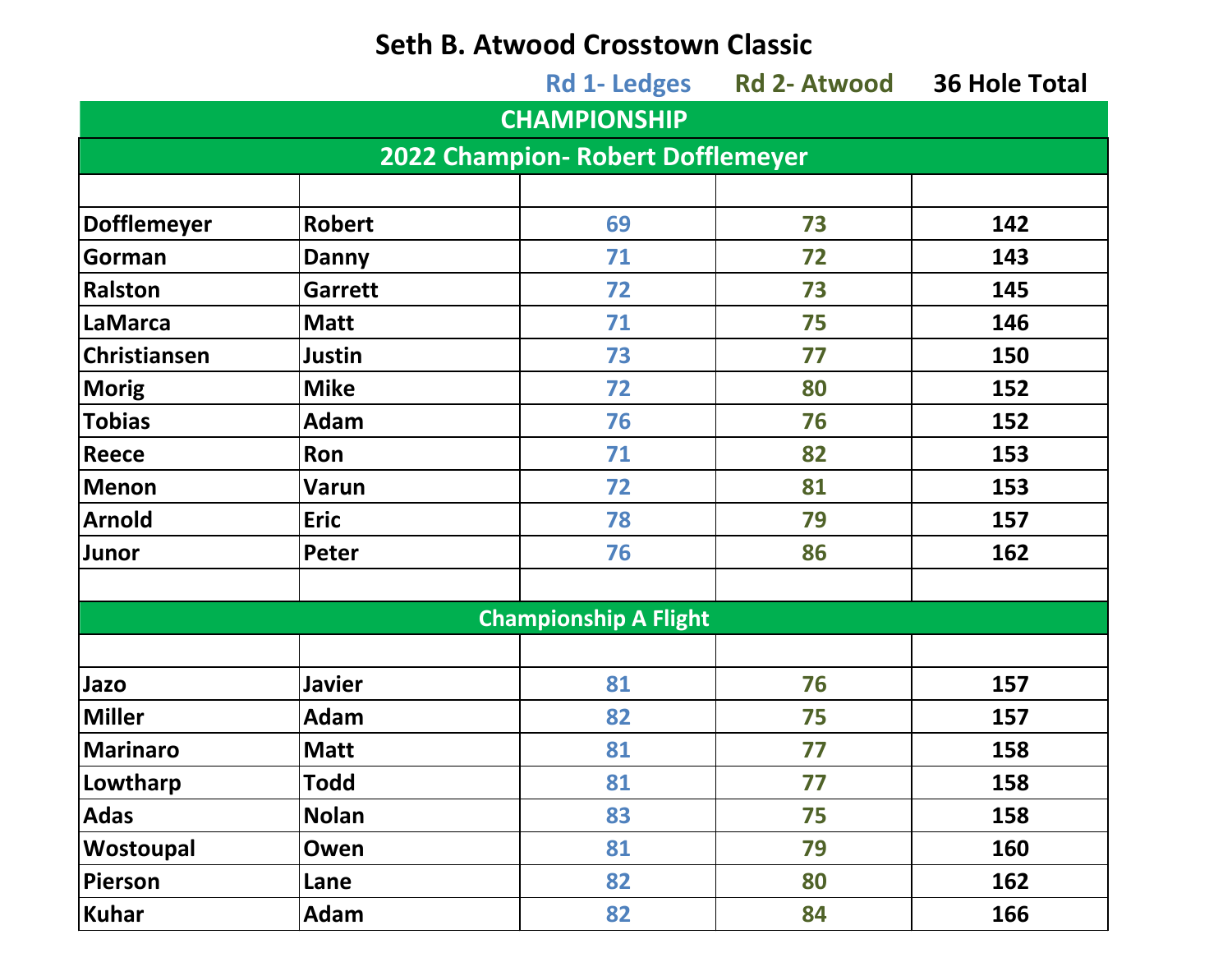| <b>Overall</b>                       | <b>Shayne</b>  | 80 | 88 | 168 |  |  |  |  |  |
|--------------------------------------|----------------|----|----|-----|--|--|--|--|--|
| <b>Braconier</b>                     | Zach           | 85 | 85 | 170 |  |  |  |  |  |
| <b>Stanley</b>                       | Paul           | 90 | 85 | 175 |  |  |  |  |  |
| <b>Tamar</b>                         | <b>Matthew</b> | 85 | 91 | 176 |  |  |  |  |  |
|                                      |                |    |    |     |  |  |  |  |  |
| <b>OPEN DIVISION</b>                 |                |    |    |     |  |  |  |  |  |
| <b>Open Champion- Mark Spielman</b>  |                |    |    |     |  |  |  |  |  |
|                                      |                |    |    |     |  |  |  |  |  |
| Spielman                             | <b>Mark</b>    | 72 | 80 | 152 |  |  |  |  |  |
| <b>Bushnell</b>                      | Jeff           | 80 | 77 | 157 |  |  |  |  |  |
| Lowe                                 | Adam           | 78 | 80 | 158 |  |  |  |  |  |
| <b>Sonnek</b>                        | Justin         | 77 | 83 | 160 |  |  |  |  |  |
| Arn                                  | <b>Matt</b>    | 78 | 83 | 161 |  |  |  |  |  |
| <b>Sturtevant</b>                    | <b>Mark</b>    | 86 | 78 | 164 |  |  |  |  |  |
| <b>Holmgaard</b>                     | <b>Jeff</b>    | 81 | 84 | 165 |  |  |  |  |  |
| <b>Tropp</b>                         | Jason          | 84 | 83 | 167 |  |  |  |  |  |
| <b>Sweet</b>                         | <b>Matt</b>    | 82 | 88 | 170 |  |  |  |  |  |
| <b>Rowe</b>                          | <b>Carson</b>  | 84 | 86 | 170 |  |  |  |  |  |
| <b>Heinrich</b>                      | Josh           | 84 | 85 | 169 |  |  |  |  |  |
| <b>Brown</b>                         | <b>Braeden</b> | 87 | 94 | 181 |  |  |  |  |  |
| <b>Kolkmeyer</b>                     | <b>Ben</b>     | 99 | 99 | 198 |  |  |  |  |  |
|                                      |                |    |    |     |  |  |  |  |  |
| <b>SENIOR DIVISON</b>                |                |    |    |     |  |  |  |  |  |
| <b>Senior Champion- John Monczak</b> |                |    |    |     |  |  |  |  |  |
| Monczack                             | John           | 86 | 73 | 159 |  |  |  |  |  |
| <b>Niffenegger</b>                   | <b>Bob</b>     | 80 | 83 | 163 |  |  |  |  |  |
| <b>DeCastris</b>                     | <b>Frank</b>   | 84 | 80 | 164 |  |  |  |  |  |
| <b>Schultz</b>                       | <b>Mike</b>    | 90 | 79 | 169 |  |  |  |  |  |